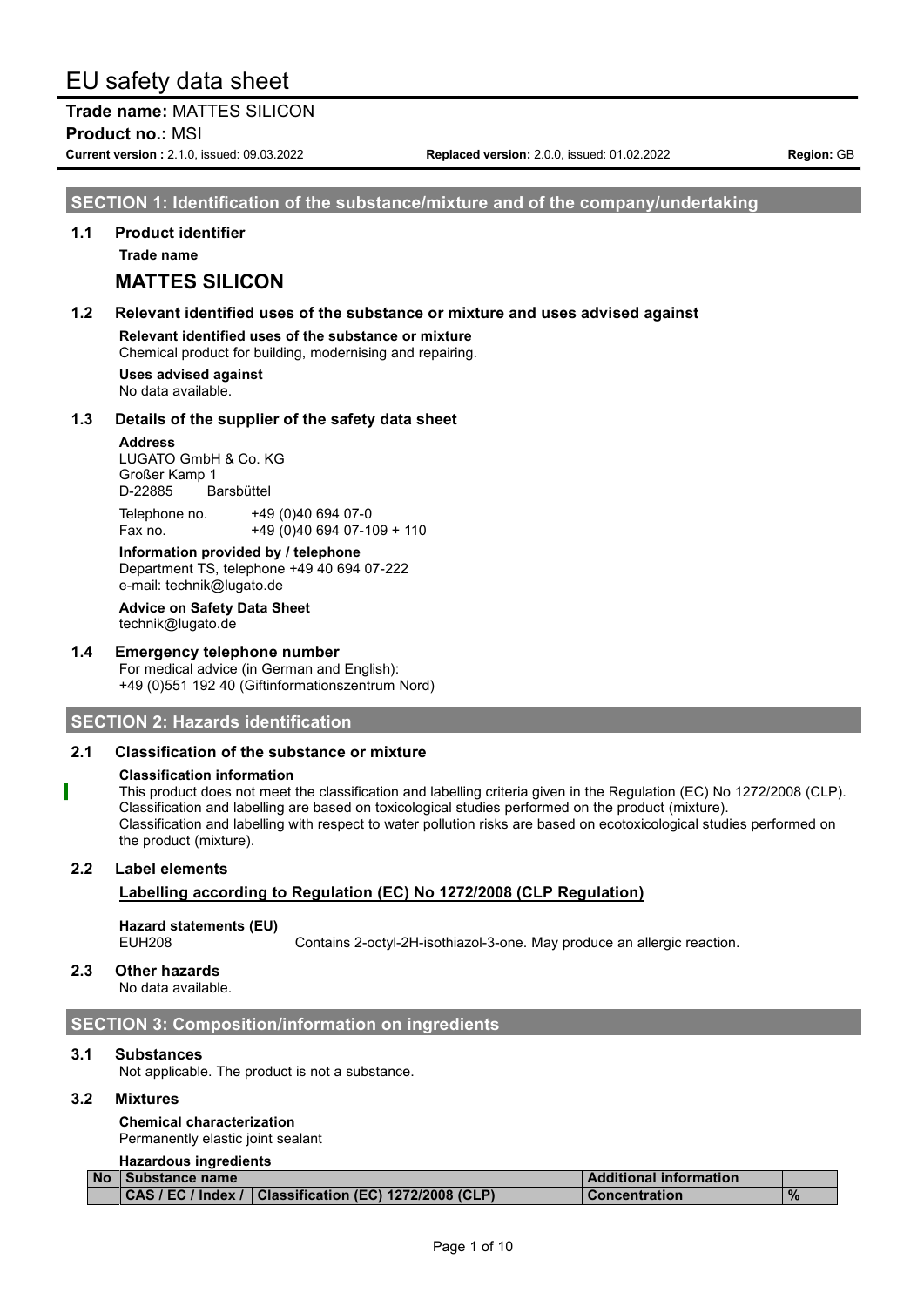### **Trade name:** MATTES SILICON

#### **Product no.:** MSI

**Current version :** 2.1.0, issued: 09.03.2022 **Replaced version:** 2.0.0, issued: 01.02.2022 **Region:** GB

|                | <b>REACH no</b>              |                         |         |      |     |
|----------------|------------------------------|-------------------------|---------|------|-----|
|                | triacetoxyethylsilane        |                         |         |      |     |
|                | 17689-77-9                   | Skin Corr. 1B; H314     | $\prec$ | 5.00 | wt% |
|                | 241-677-4                    | <b>EUH071</b>           |         |      |     |
|                |                              |                         |         |      |     |
|                | 01-2119881778-15             |                         |         |      |     |
| 2              | octamethylcyclotetrasiloxane |                         |         |      |     |
|                | 556-67-2                     | Repr. 2; H361f***       | $\prec$ | 0.10 | wt% |
|                | 209-136-7                    | Aquatic Chronic 1; H410 |         |      |     |
|                | 014-018-00-1                 |                         |         |      |     |
|                |                              |                         |         |      |     |
| 3              | 2-octyl-2H-isothiazol-3-one  |                         |         |      |     |
|                | 26530-20-1                   | Acute Tox. 3; H301      | $\prec$ | 0.10 | wt% |
|                | 247-761-7                    | Acute Tox. 3; H311      |         |      |     |
|                | 613-112-00-5                 | Skin Corr. 1; H314      |         |      |     |
|                |                              | Skin Sens. 1A; H317     |         |      |     |
|                |                              | Eye Dam. 1; H318        |         |      |     |
|                |                              | Acute Tox. 2; H330      |         |      |     |
|                |                              | Aquatic Chronic 1; H410 |         |      |     |
|                |                              | Aquatic Acute 1; H400   |         |      |     |
|                |                              | <b>EUH071</b>           |         |      |     |
| $\overline{4}$ | Silicon dioxide (amorphous)  |                         |         |      |     |
|                | 112945-52-5                  |                         | $\prec$ | 5.00 | wt% |
|                | 231-545-4                    |                         |         |      |     |
|                |                              |                         |         |      |     |
|                | 01-2119379499-16             |                         |         |      |     |

Full Text for all H-phrases and EUH-phrases: pls. see section 16

(\*,\*\*,\*\*\*,\*\*\*\*) Detailed explanation pls. refer to CLP regulation No. 1272/2008, annex VI, 1.2

| <b>No</b> | <b>Note</b> | Specific concentration limits      | <b>M-factor</b><br>(acute) | M-factor<br>(chronic) |
|-----------|-------------|------------------------------------|----------------------------|-----------------------|
|           | . .         |                                    |                            | $M = 10$              |
|           | . .         | Skin Sens. 1A: H317: C > = 0.0015% | $M = 100$                  | $M = 100$             |

# **SECTION 4: First aid measures**

#### **4.1 Description of first aid measures**

#### **General information**

In case of persisting adverse effects, consult a physician. Remove contaminated clothing and shoes immediately, and launder thoroughly before reusing.

#### **After inhalation**

Ensure supply of fresh air.

#### **After skin contact**

Remove with a cloth or paper. Wash off immediately with soap and water.

#### **After eye contact**

Remove contact lenses. Rinse eye thoroughly under running water keeping eyelids wide open and protecting the unaffected eye (at least 10 to 15 minutes). Seek medical assistance.

#### **After ingestion**

Seek medical advice immediately. Never give anything by mouth to an unconscious person.

#### **4.2 Most important symptoms and effects, both acute and delayed** No data available.

#### **4.3 Indication of any immediate medical attention and special treatment needed** No data available.

**SECTION 5: Firefighting measures**

#### **5.1 Extinguishing media**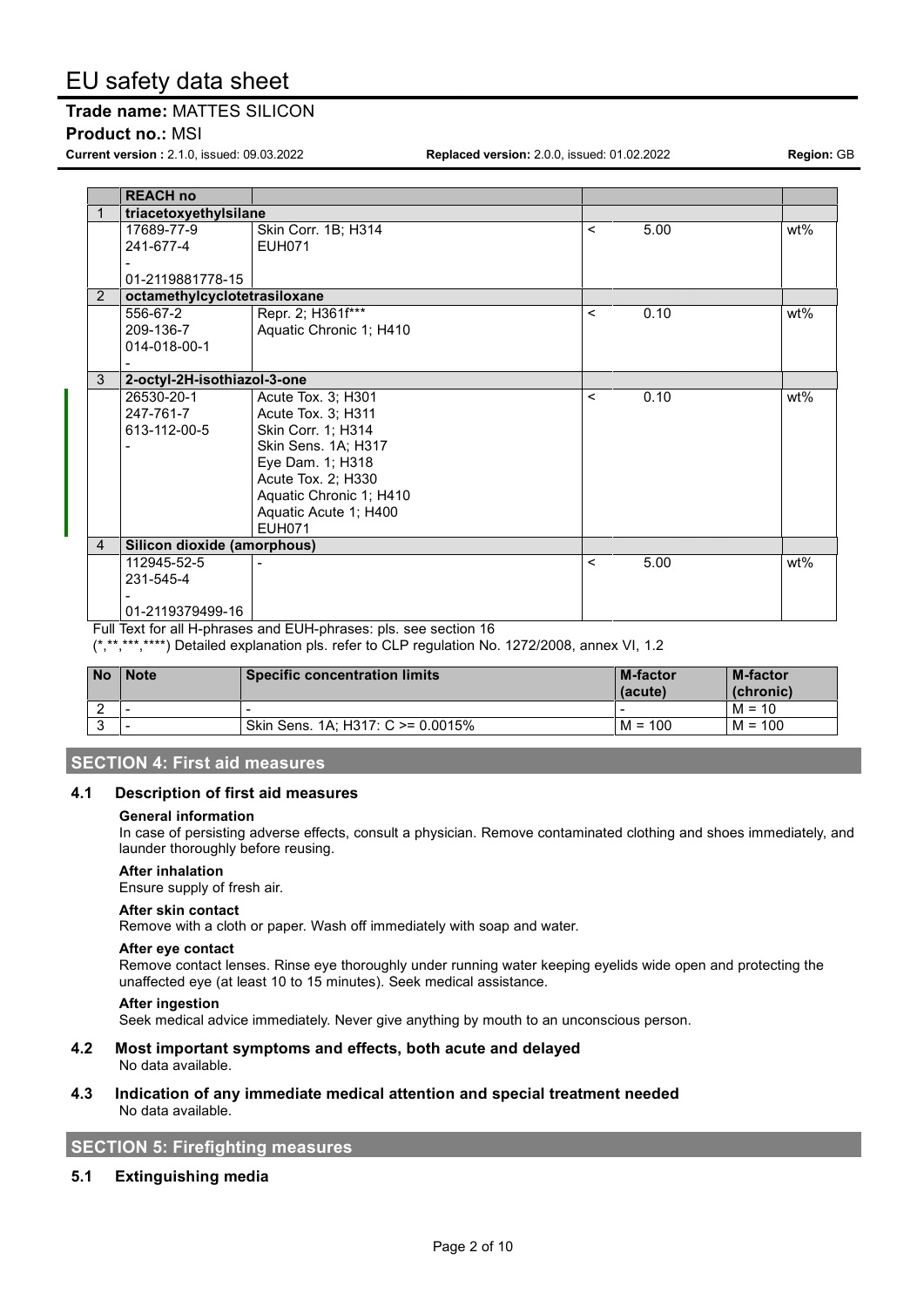# **Trade name:** MATTES SILICON

**Product no.:** MSI

**Current version :** 2.1.0, issued: 09.03.2022 **Replaced version:** 2.0.0, issued: 01.02.2022 **Region:** GB

#### **Suitable extinguishing media**

Foam; Extinguishing powder; Water spray jet; Carbon dioxide **Unsuitable extinguishing media** High power water jet

**5.2 Special hazards arising from the substance or mixture** None known.

#### **5.3 Advice for firefighters**

Use self-contained breathing apparatus. Wear protective clothing.

#### **SECTION 6: Accidental release measures**

#### **6.1 Personal precautions, protective equipment and emergency procedures**

#### **For non-emergency personnel**

Refer to protective measures listed in sections 7 and 8.

#### **For emergency responders**

No data available. Personal protective equipment (PPE) - see Section 8.

#### **6.2 Environmental precautions** Do not discharge into the drains/surface waters/groundwater.

- **6.3 Methods and material for containment and cleaning up** Collect mechanically. Send in suitable containers for recovery or disposal.
- **6.4 Reference to other sections** No data available.

#### **SECTION 7: Handling and storage**

#### **7.1 Precautions for safe handling**

#### **Advice on safe handling**

Ensure adequate ventilation. Refer to protective measures listed in section 8.

#### **General protective and hygiene measures**

Do not eat, drink or smoke during work time. Keep away from foodstuffs and beverages. Avoid contact with eyes and skin. Wash hands before breaks and after work.

#### **Advice on protection against fire and explosion**

Keep away from sources of heat and ignition.

#### **7.2 Conditions for safe storage, including any incompatibilities**

**Technical measures and storage conditions**

Keep container tightly closed and dry in a cool, well-ventilated place.

#### **Requirements for storage rooms and vessels**

Store product in closed containers. Always keep in containers of same material as the original.

#### **Incompatible products**

Do not store together with: Acids; Alkalis; Alcohols

### **7.3 Specific end use(s)**

No data available.

#### **SECTION 8: Exposure controls/personal protection**

#### **8.1 Control parameters**

#### **Occupational exposure limit values**

| No Substance name                                        | CAS no.     | EC no.    |  |
|----------------------------------------------------------|-------------|-----------|--|
| Silicon dioxide (amorphous)                              | 112945-52-5 | 231-545-4 |  |
| List of approved workplace exposure limits (WELs) / EH40 |             |           |  |
| Silica, amorphous inhalable dust                         |             |           |  |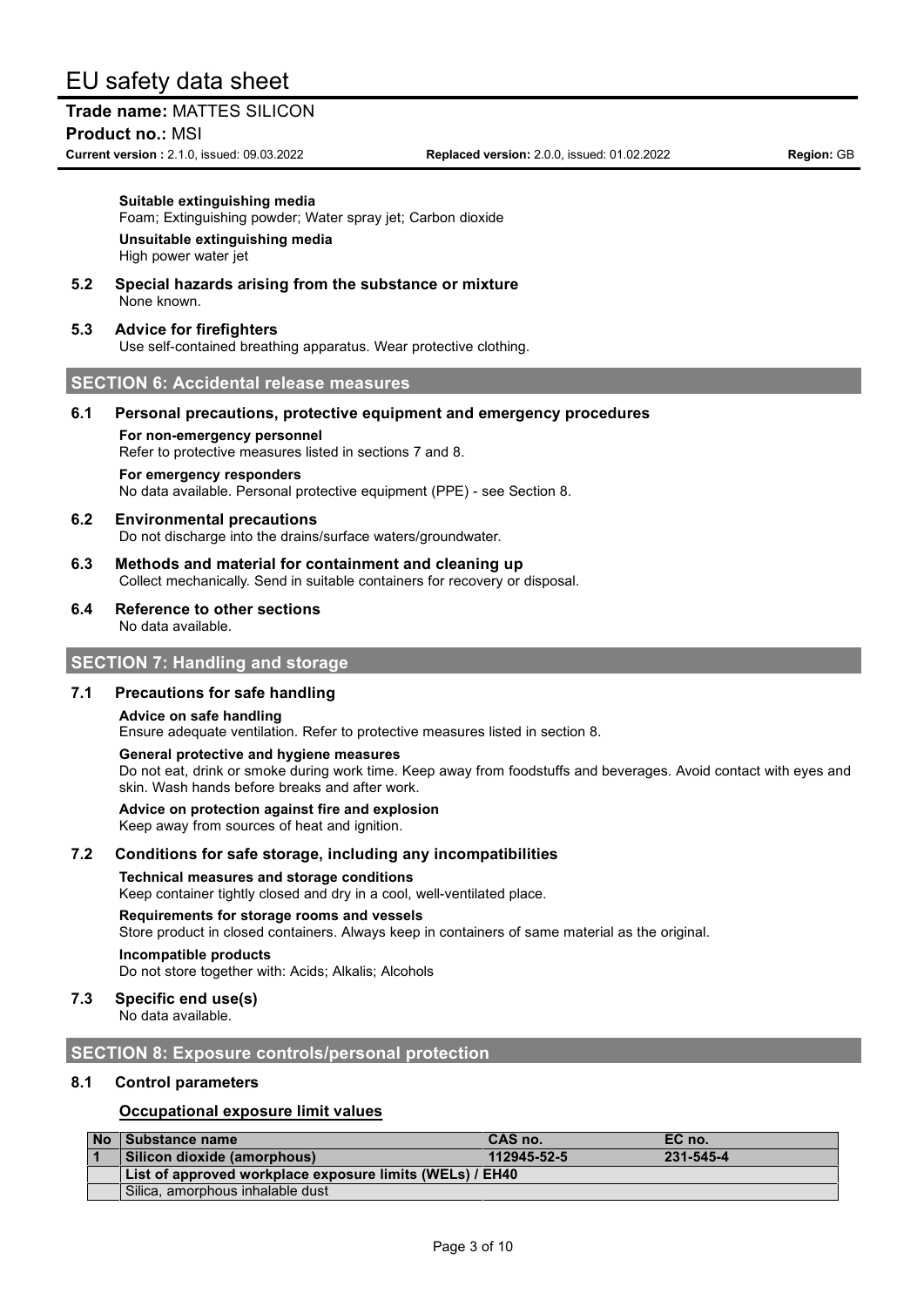### **Trade name:** MATTES SILICON

#### **Product no.:** MSI

**Current version :** 2.1.0, issued: 09.03.2022 **Replaced version:** 2.0.0, issued: 01.02.2022 **Region:** GB

| WEL long-term (8-hr TWA reference period)                |  | ma/m <sup>3</sup> |  |
|----------------------------------------------------------|--|-------------------|--|
| List of approved workplace exposure limits (WELs) / EH40 |  |                   |  |
| Silica, amorphous respirable dust                        |  |                   |  |
| WEL long-term (8-hr TWA reference period)                |  | ma/m <sup>3</sup> |  |

# **DNEL, DMEL and PNEC values**

#### **DNEL values (worker) No Substance name CAS / EC no Route** of exposure **and Exposure Exposure Effect Effect Exposure P Value** 1 **triacetoxyethylsilane 17689-77-9 241-677-4** inhalative Short term (acut) local 32.5 mg/m<sup>3</sup> inhalative Long term (chronic) local 32.5 mg/m<sup>3</sup> **DNEL value (consumer) No Substance name CAS / EC no**

| l No | Substance name           |                      |               | CAS / EC no  |                   |
|------|--------------------------|----------------------|---------------|--------------|-------------------|
|      | <b>Route of exposure</b> | <b>Exposure time</b> | <b>Effect</b> | <b>Value</b> |                   |
|      | triacetoxyethylsilane    |                      |               | 17689-77-9   |                   |
|      |                          |                      |               | 241-677-4    |                   |
|      | inhalative               | Short term (acut)    | local         | 65           | ma/m <sup>3</sup> |
|      | inhalative               | Long term (chronic)  | local         | 10.8         | mg/m <sup>3</sup> |

|                                                         | <b>PNEC values</b>                                      |                       |                         |             |
|---------------------------------------------------------|---------------------------------------------------------|-----------------------|-------------------------|-------------|
| <b>No</b>                                               | Substance name                                          |                       | CAS / EC no             |             |
|                                                         | ecological compartment                                  | <b>Type</b>           | Value                   |             |
| 1                                                       | triacetoxyethylsilane                                   |                       | 17689-77-9<br>241-677-4 |             |
|                                                         | water                                                   | fresh water           | 0.2                     | mg/L        |
|                                                         | with reference to: silane triol (product of hydrolysis) |                       |                         |             |
|                                                         | water                                                   | marine water          | 0.02                    | mg/L        |
|                                                         | with reference to: silane triol (product of hydrolysis) |                       |                         |             |
|                                                         | water                                                   | Aqua intermittent     | 1.7                     | mg/L        |
| with reference to: silane triol (product of hydrolysis) |                                                         |                       |                         |             |
|                                                         | water                                                   | fresh water sediment  | 0.16                    | mg/kg moist |
|                                                         |                                                         |                       |                         | mass        |
| with reference to: silane triol (product of hydrolysis) |                                                         |                       |                         |             |
|                                                         | water                                                   | marine water sediment | 0.016                   | mg/kg moist |
|                                                         |                                                         |                       |                         | mass        |
|                                                         | with reference to: silane triol (product of hydrolysis) |                       |                         |             |
|                                                         | soil                                                    |                       | 0.031                   | mg/kg moist |
|                                                         |                                                         |                       |                         | mass        |
|                                                         | with reference to: silane triol (product of hydrolysis) |                       |                         |             |
|                                                         | sewage treatment plant                                  |                       |                         | mg/L        |

#### **8.2 Exposure controls**

**Appropriate engineering controls** No data available.

#### **Personal protective equipment**

#### **Respiratory protection**

Not necessary, but do not inhale vapours.

#### **Eye / face protection**

Safety glasses with side protection shield (EN 166)

#### **Hand protection**

Sufficient protection is given wearing suitable protective gloves checked according to i.e. EN 374, in the event of risk of skin contact with the product. Before use, the protective gloves should be tested in any case for its specific workstation suitability (i.e. mechanical resistance, product compatibility and antistatic properties). Adhere to the manufacturer's instructions and information relating to the use, storage, care and replacement of protective gloves. Protective gloves shall be replaced immediately when physically damaged or worn. Design operations thus to avoid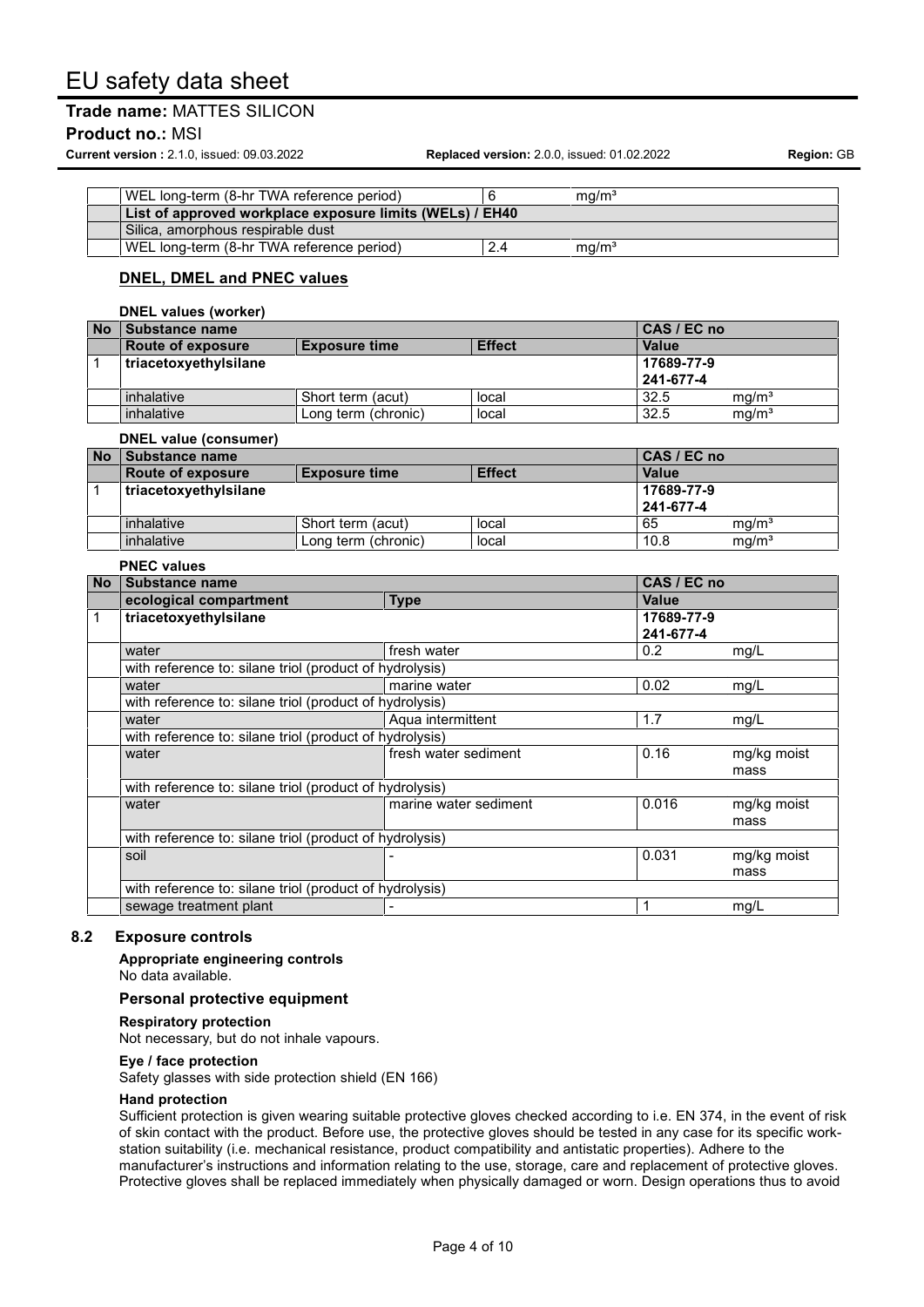# **Trade name:** MATTES SILICON

**Product no.:** MSI

**Current version :** 2.1.0, issued: 09.03.2022 **Replaced version:** 2.0.0, issued: 01.02.2022 **Region:** GB

permanent use of protective gloves.<br>Appropriate Material

Nitrile impregnated protective gloves **Other** Light protective clothing **Environmental exposure controls** No data available.

**SECTION 9: Physical and chemical properties**

### **9.1 Information on basic physical and chemical properties**

| <b>State of aggregation</b>                         |                                       |
|-----------------------------------------------------|---------------------------------------|
| liquid                                              |                                       |
| <b>Form/Colour</b>                                  |                                       |
| pasty                                               |                                       |
| various colour shades                               |                                       |
| <b>Odour</b>                                        |                                       |
| pungent; acidic                                     |                                       |
| pH value                                            |                                       |
| cannot be determined                                |                                       |
|                                                     |                                       |
| Boiling point / boiling range<br>No data available  |                                       |
|                                                     |                                       |
| <b>Melting point/freezing point</b>                 |                                       |
| No data available                                   |                                       |
| <b>Decomposition temperature</b>                    |                                       |
| No data available                                   |                                       |
| <b>Flash point</b>                                  |                                       |
| no data available                                   |                                       |
| Ignition temperature                                |                                       |
| No data available                                   |                                       |
| <b>Flammability</b>                                 |                                       |
| No data available                                   |                                       |
| <b>Lower explosion limit</b>                        |                                       |
| No data available                                   |                                       |
| <b>Upper explosion limit</b>                        |                                       |
| No data available                                   |                                       |
| Vapour pressure                                     |                                       |
| No data available                                   |                                       |
|                                                     |                                       |
| <b>Relative vapour density</b><br>No data available |                                       |
|                                                     |                                       |
| <b>Relative density</b><br>No data available        |                                       |
|                                                     |                                       |
| <b>Density</b><br>Value                             |                                       |
| Reference temperature                               | g/cm <sup>3</sup><br>1.03<br>20<br>°C |
|                                                     |                                       |
| Solubility in water                                 |                                       |
| Comments<br>insoluble                               |                                       |
| <b>Solubility</b>                                   |                                       |
| No data available                                   |                                       |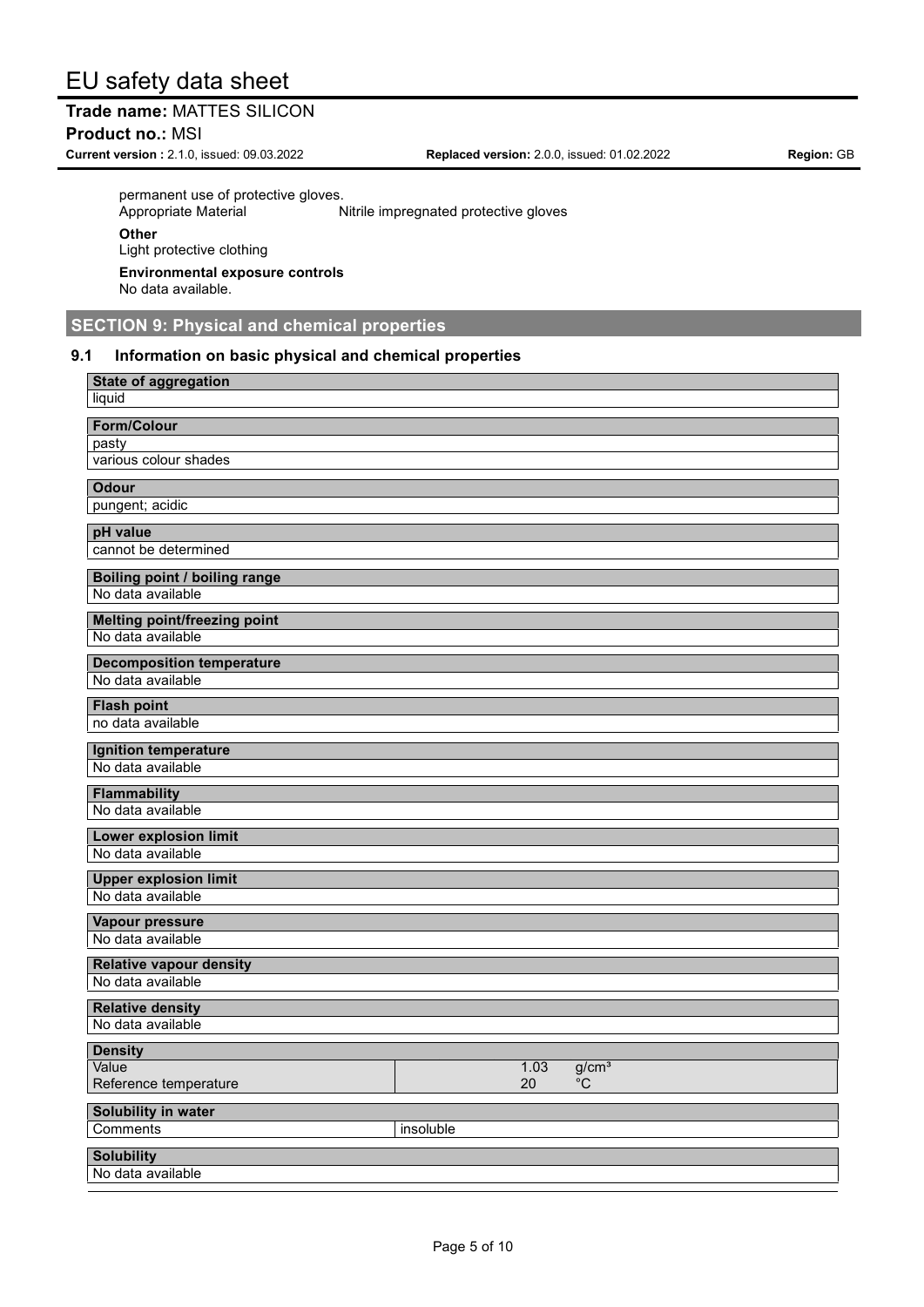### **Trade name:** MATTES SILICON

#### **Product no.:** MSI

**Current version :** 2.1.0, issued: 09.03.2022 **Replaced version:** 2.0.0, issued: 01.02.2022 **Region:** GB

| No data available |                          |  |  |  |  |  |
|-------------------|--------------------------|--|--|--|--|--|
|                   |                          |  |  |  |  |  |
| <b>Viscosity</b>  |                          |  |  |  |  |  |
| Value             | 150<br>$Pa*_{S}$         |  |  |  |  |  |
| Type              | dynamic                  |  |  |  |  |  |
| Comments          | at a shear force of 20/s |  |  |  |  |  |
|                   |                          |  |  |  |  |  |

No data available

#### **9.2 Other information**

**Other information**

No data available.

### **SECTION 10: Stability and reactivity**

#### **10.1 Reactivity**

No data available.

- **10.2 Chemical stability** No data available.
- **10.3 Possibility of hazardous reactions** No data available.
- **10.4 Conditions to avoid** No data available.
- **10.5 Incompatible materials** Acids; Alkalis; Alcohols
- **10.6 Hazardous decomposition products** Under the action of moisture (atmospheric moisture) product splits off a small quantity of acetic acid.

### **SECTION 11: Toxicological information**

#### **11.1 Information on hazard classes as defined in Regulation (EC) No 1272/2008**

| <b>Acute oral toxicity</b>            |                                                                      |
|---------------------------------------|----------------------------------------------------------------------|
| No data available                     |                                                                      |
| <b>Acute dermal toxicity</b>          |                                                                      |
| No data available                     |                                                                      |
| Acute inhalational toxicity           |                                                                      |
| No data available                     |                                                                      |
| <b>Skin corrosion/irritation</b>      |                                                                      |
| No   Product Name                     |                                                                      |
| <b>MATTES SILICON</b><br>$\mathbf{1}$ |                                                                      |
| Species                               | rabbit                                                               |
| Method                                | OECD 404                                                             |
| Source                                | <b>ECHA</b>                                                          |
| Comments                              | The study has indicated that the CAS No 17689-77-9 is not irritating |
|                                       | if it is contained in a silicone material to about 5%.               |
| Evaluation                            | non-irritant                                                         |
| Serious eye damage/irritation         |                                                                      |
| No   Product Name                     |                                                                      |
| <b>MATTES SILICON</b><br>$\mathbf{1}$ |                                                                      |
|                                       |                                                                      |
| <b>Species</b>                        | rabbit                                                               |
| Method                                | OECD 405                                                             |
| Source                                | <b>ECHA</b>                                                          |
| Comments                              | The study has indicated that the CAS No 17689-77-9 is not irritating |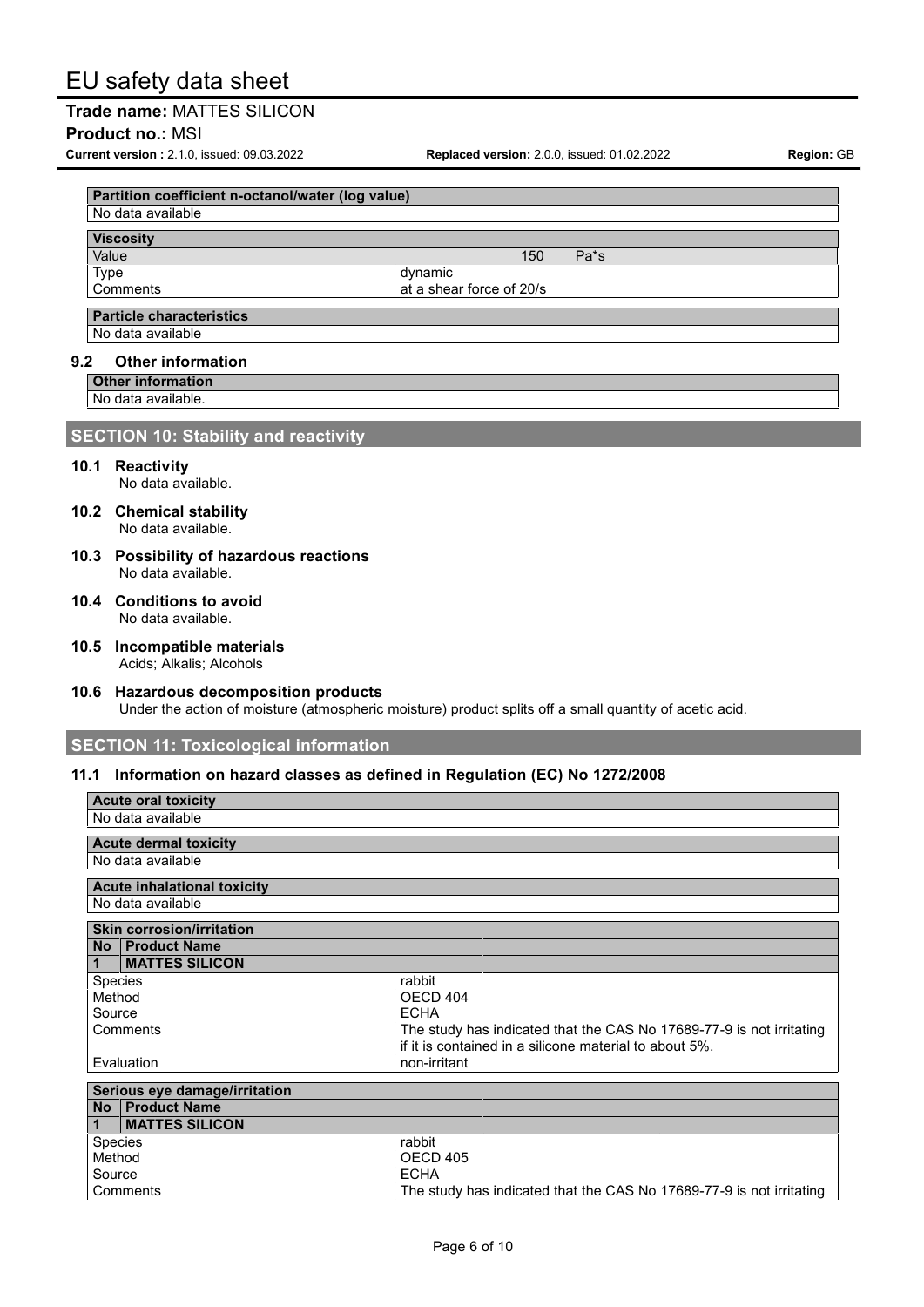# **Trade name:** MATTES SILICON

**Product no.:** MSI

**Current version :** 2.1.0, issued: 09.03.2022 **Replaced version:** 2.0.0, issued: 01.02.2022 **Region:** GB

if it is contained in a silicone material to about 5%. Evaluation **non-irritant Respiratory or skin sensitisation No Product Name 1 MATTES SILICON** Route of exposure Skin Source Manufacturer Evaluation<br>Evaluation/classification example to the Based on avail Based on available data, the classification criteria are not met. **Germ cell mutagenicity** No data available **Reproduction toxicity** No data available **Carcinogenicity** No data available **STOT - single exposure** No data available **STOT - repeated exposure** No data available **Aspiration hazard** No data available **Delayed and immediate effects as well as chronic effects from short and long-term exposure** Repeated and prolonged skin contact may cause removal of natural fat from the skin and irritation of the skin. Eye contact with the product may lead to irritation.

#### **11.2 Information on other hazards**

**Endocrine disrupting properties** No data available.

**Other information** No data available.

# **SECTION 12: Ecological information**

#### **12.1 Toxicity**

| Toxicity to fish (acute)                                                                       |  |  |  |  |  |
|------------------------------------------------------------------------------------------------|--|--|--|--|--|
| No   Product Name                                                                              |  |  |  |  |  |
| <b>MATTES SILICON</b>                                                                          |  |  |  |  |  |
| Source<br>Manufacturer                                                                         |  |  |  |  |  |
| Based on available data, the classification criteria are not met.<br>Evaluation/classification |  |  |  |  |  |
|                                                                                                |  |  |  |  |  |
| <b>Toxicity to fish (chronic)</b>                                                              |  |  |  |  |  |
| No Product Name                                                                                |  |  |  |  |  |
| <b>MATTES SILICON</b>                                                                          |  |  |  |  |  |
| Source<br>Manufacturer                                                                         |  |  |  |  |  |
| Based on available data, the classification criteria are not met.<br>Evaluation/classification |  |  |  |  |  |
|                                                                                                |  |  |  |  |  |

|                      | <b>Toxicity to Daphnia (acute)</b> |              |     |      |  |  |
|----------------------|------------------------------------|--------------|-----|------|--|--|
|                      | No Product Name                    |              |     |      |  |  |
| $\mathbf{1}$         | <b>IMATTES SILICON</b>             |              |     |      |  |  |
| EC <sub>50</sub>     |                                    | 10           | 100 | mg/l |  |  |
| Duration of exposure |                                    |              | 48  | n    |  |  |
| Species              |                                    | Daphnia      |     |      |  |  |
| Method               |                                    | OECD 202     |     |      |  |  |
| Source               |                                    | Manufacturer |     |      |  |  |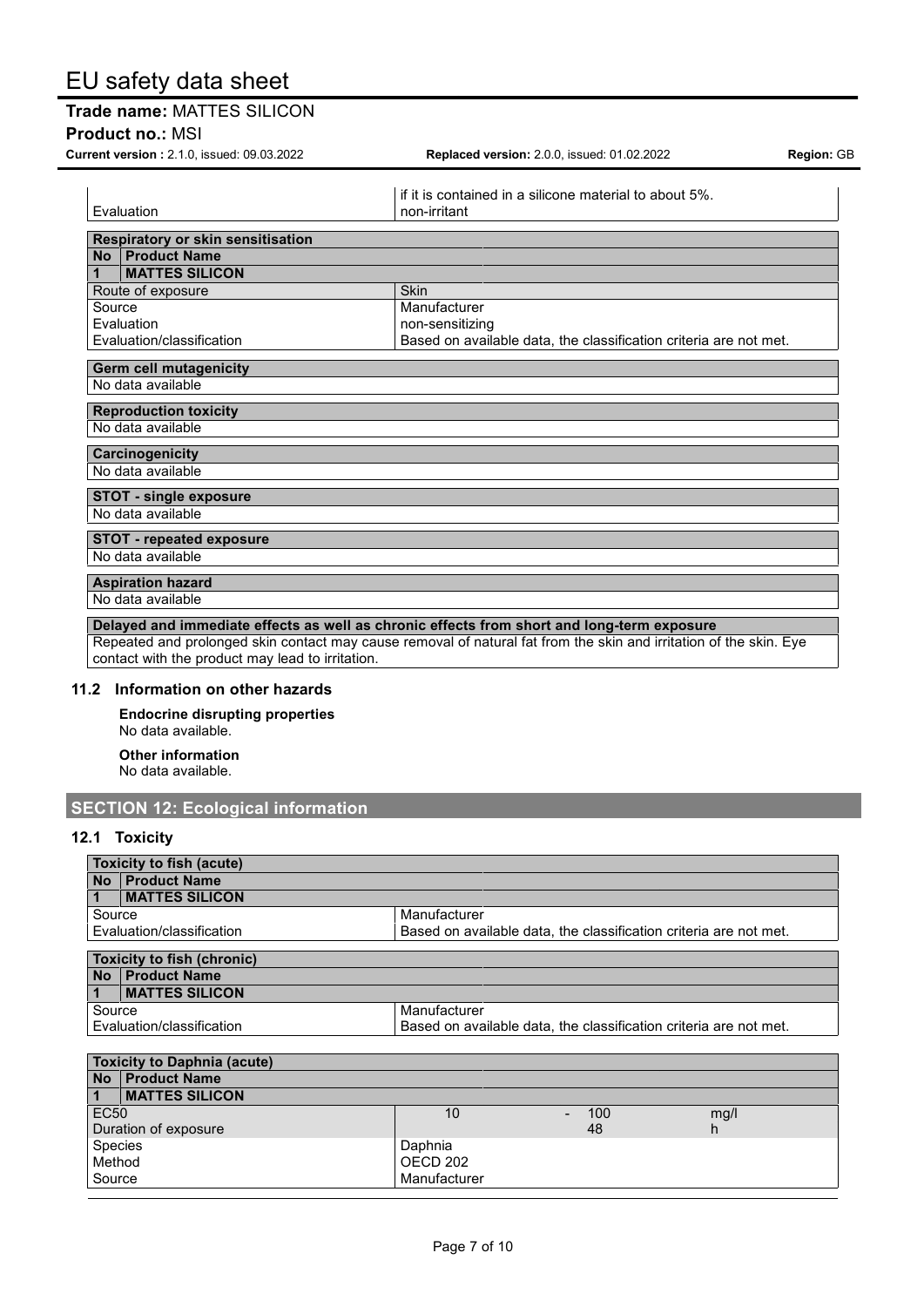### **Trade name:** MATTES SILICON

#### **Product no.:** MSI

**Current version :** 2.1.0, issued: 09.03.2022 **Replaced version:** 2.0.0, issued: 01.02.2022 **Region:** GB

| <b>Toxicity to Daphnia (chronic)</b> |                       |                     |     |      |  |  |  |
|--------------------------------------|-----------------------|---------------------|-----|------|--|--|--|
| No data available                    |                       |                     |     |      |  |  |  |
|                                      |                       |                     |     |      |  |  |  |
| Toxicity to algae (acute)            |                       |                     |     |      |  |  |  |
| <b>No</b>                            | <b>Product Name</b>   |                     |     |      |  |  |  |
|                                      | <b>MATTES SILICON</b> |                     |     |      |  |  |  |
| <b>EC50</b>                          |                       | >                   | 100 | mg/l |  |  |  |
| Duration of exposure                 |                       |                     | 72  | h    |  |  |  |
| Species                              |                       | Algae               |     |      |  |  |  |
| Method                               |                       | OECD <sub>201</sub> |     |      |  |  |  |
| Source                               |                       | Manufacturer        |     |      |  |  |  |
|                                      |                       |                     |     |      |  |  |  |
| <b>Toxicity to algae (chronic)</b>   |                       |                     |     |      |  |  |  |
| No data available                    |                       |                     |     |      |  |  |  |
|                                      |                       |                     |     |      |  |  |  |

**Bacteria toxicity**

No data available

#### **12.2 Persistence and degradability**

No data available.

#### **12.3 Bioaccumulative potential** No data available.

**12.4 Mobility in soil** No data available.

#### **12.5 Results of PBT and vPvB assessment** No data available.

- **12.6 Endocrine disrupting properties** No data available.
- **12.7 Other adverse effects**

No data available.

### **12.8 Other information**

#### **Other information**

Do not discharge product unmonitored into the environment.

# **SECTION 13: Disposal considerations**

# **13.1 Waste treatment methods**

#### **Product**

Allocation of a waste code number, according to the European Waste Catalogue, should be carried out in agreement with the regional waste disposal company.

#### **Packaging**

Completely emptied packagings can be given for recycling. Packaging that cannot be cleaned should be disposed of in agreement with the regional waste disposal company.

# **SECTION 14: Transport information**

#### **14.1 Transport ADR/RID/ADN**

The product is not subject to ADR/RID/ADN regulations.

#### **14.2 Transport IMDG**

The product is not subject to IMDG regulations.

# **14.3 Transport ICAO-TI / IATA**

The product is not subject to ICAO-TI / IATA regulations.

#### **14.4 Other information** No data available.

**14.5 Environmental hazards**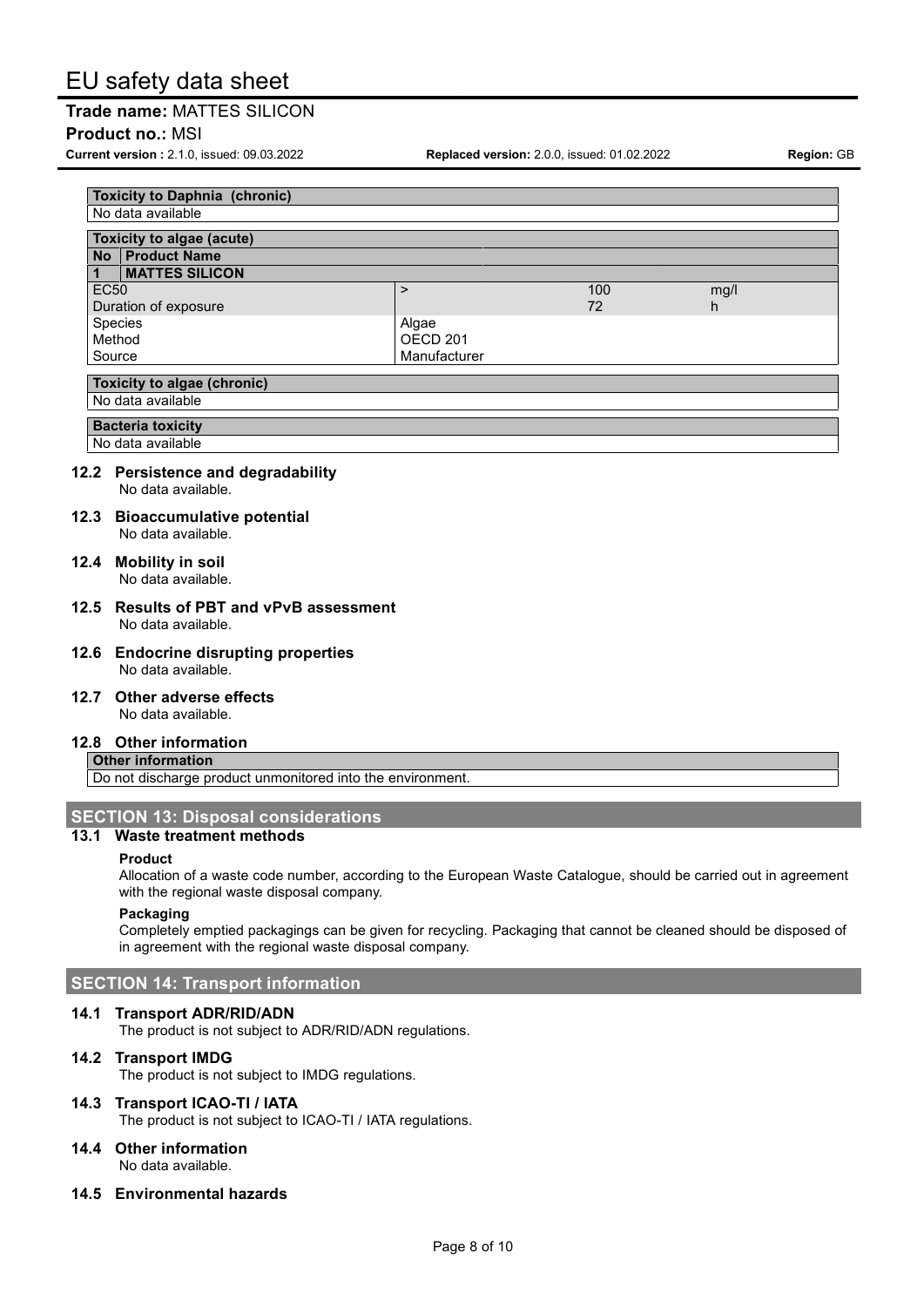**Trade name:** MATTES SILICON **Product no.:** MSI

**Current version :** 2.1.0, issued: 09.03.2022 **Replaced version:** 2.0.0, issued: 01.02.2022 **Region:** GB

Information on environmental hazards, if relevant, please see 14.1 - 14.3.

- **14.6 Special precautions for user** No data available.
- **14.7 Maritime transport in bulk according to IMO instruments** Not relevant

### **SECTION 15: Regulatory information**

### **15.1 Safety, health and environmental regulations/legislation specific for the substance or mixture EU regulations**

**Regulation (EC) No 1907/2006 (REACH) Annex XIV (List of substances subject to authorisation)**

According to the data available and/or specifications supplied by upstream suppliers, this product does not contain any substances considered as substances requiring authorisation as listed on Annex XIV of the REACH regulation (EC) 1907/2006.

**REACH candidate list of substances of very high concern (SVHC) for authorisation**

According to available data and the information provided by preliminary suppliers, the product does not contain substances that are considered substances meeting the criteria for inclusion in annex XIV (List of Substances Subject to Authorisation) as laid down in Article 57 and article 59 of REACH (EC) 1907/2006.

**Regulation (EC) No 1907/2006 (REACH) Annex XVII: RESTRICTIONS ON THE MANUFACTURE, PLACING ON THE MARKET AND USE OF CERTAIN DANGEROUS SUBSTANCES, MIXTURES AND ARTICLES**

The product contains following substance(s) that are considered being subject to REACH regulation (EC) 1907/2006 annex XVII.

| No Substance name             | CAS no.    | EC no.    | No |
|-------------------------------|------------|-----------|----|
| 2-octyl-2H-isothiazol-3-one   | 26530-20-1 | 247-761-7 | 75 |
| loctamethylcyclotetrasiloxane | 556-67-2   | 209-136-7 | 75 |
|                               |            |           |    |

**Directive 2012/18/EU on the control of major-accident hazards involving dangerous substances** This product is not subject to Part 1 or 2 of Annex I.

**REGULATION (EU) No 528/2012 concerning the making available on the market and use of biocidal products** 4,5-dichloro-2-octyl-2H-isothiazol-3-one: 0.5 g / kg

#### **15.2 Chemical safety assessment**

A chemical safety assessment has not been carried out for this mixture.

# **SECTION 16: Other information**

#### **Sources of key data used to compile the data sheet:**

Regulation (EC) No 1907/2006 (REACH), 1272/2008 (CLP) as amended in each case.

Directives 2000/39/EC, 2006/15/EC, 2009/161/EU, (EU) 2017/164.

National Threshold Limit Values of the corresponding countries as amended in each case.

Transport regulations according to ADR, RID, IMDG, IATA as amended in each case.

The data sources used to determine physical, toxic and ecotoxic data, are indicated directly in the corresponding section.

#### Full text of the H- and EUH- phrases drawn up in sections 2 and 3 (provided not already drawn up in these **sections)**

| <b>EUH071</b> | Corrosive to the respiratory tract.                   |  |  |
|---------------|-------------------------------------------------------|--|--|
| H301          | Toxic if swallowed.                                   |  |  |
| H311          | Toxic in contact with skin.                           |  |  |
| H314          | Causes severe skin burns and eye damage.              |  |  |
| H317          | May cause an allergic skin reaction.                  |  |  |
| H318          | Causes serious eye damage.                            |  |  |
| H330          | Fatal if inhaled.                                     |  |  |
| H361f         | Suspected of damaging fertility.                      |  |  |
| H400          | Very toxic to aquatic life.                           |  |  |
| H410          | Very toxic to aquatic life with long lasting effects. |  |  |

#### **Creation of the safety data sheet**